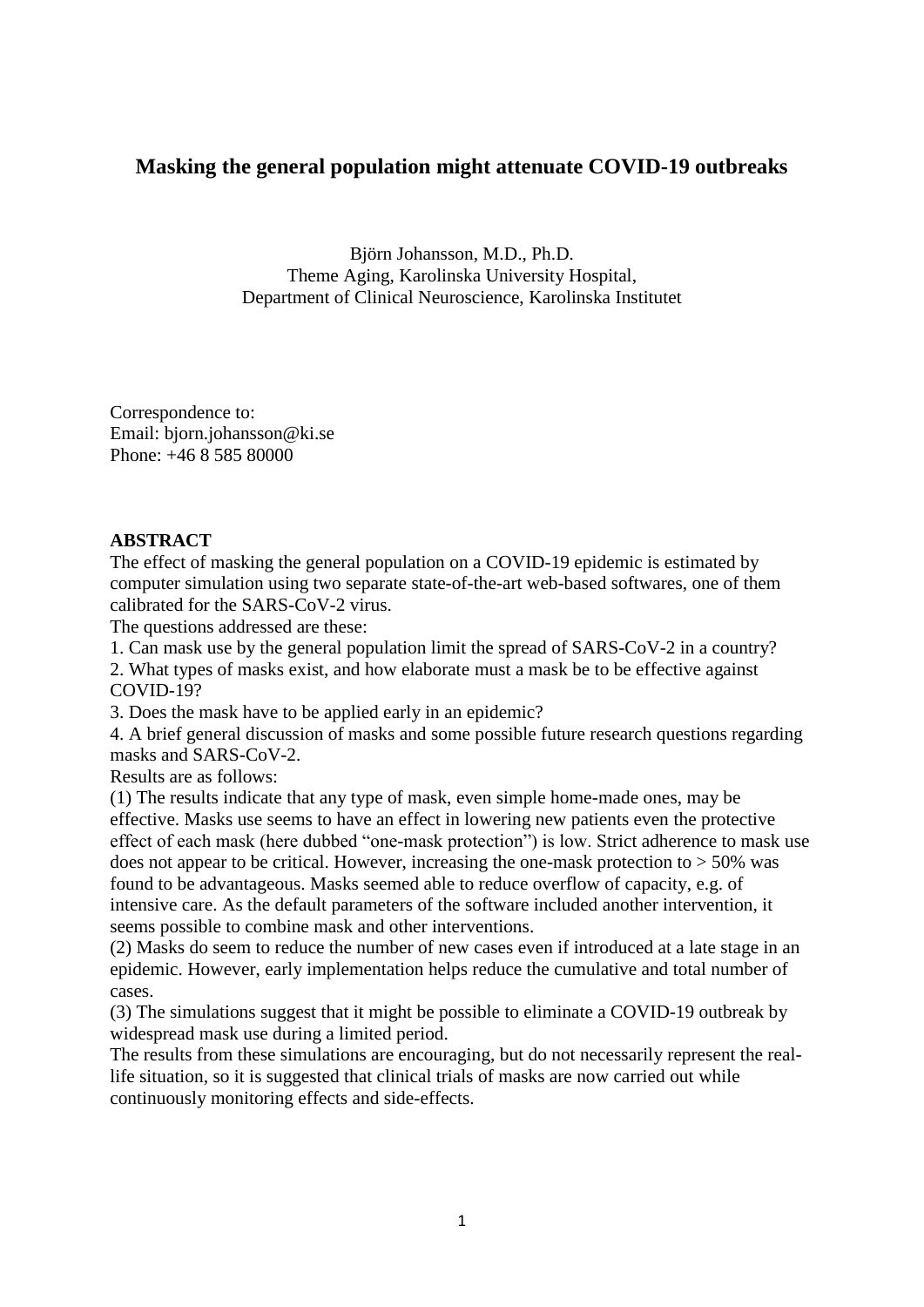## **INTRODUCTION**

Until recently, the World Health Organization recommended that facemasks should be used only by health workers and people with confirmed or suspected coronavirus infection and their carers. [30]. In early 2020, certain news items discouraged the use of face masks (e.g. [15]). However, in China, which was reportedly successful in containing the COVID-19 epidemic, there was a widespread use of facemasks, including by asymptomatic people [13]. Hand hygiene is deemed the cornerstone of infection prevention (see e.g. [1]). However, Jansen discussed the evidence on disinfectants efficacy against SARS-CoV-2 (the virus causing COVID-19) [1]. It was noted that definitive claims on the effectivity of various disinfectants against SARS-CoV-2 could not be made, simply because this is a new virus and the range of off-the-shelf ABHRs has never been tested for SARS-CoV-2. Like other respiratory viruses, the new coronavirus likely spreads from person-to-person through airborne droplets, but it has been pointed out that SARS-CoV-2 might also be transmitted through surfaces, where it can survive for days [40] so that touching infected surfaces can spread the virus (e.g. [1]).

Simple experimental studies suggest that masks may be effective against respiratory infections. For example, Johnson and colleagues had participants cough five times onto a Petri dish containing viral transport medium. Influenza virus could be detected by RT–PCR from all nine volunteers without a mask, no influenza virus could be detected when participants wore surgical or N95 masks (cited in [9]). The same review concluded that there is some evidence to support the wearing of masks or respirators during illness to protect others. Tissue from a surgical mask was found to reduces the risk of COVID-19 transmission in hamsters [6]. Hui et al. [18] found that masks can reduce the distance travelled by expelled air during a cough. Tracht and colleagues noticed that people are willing to wear facemasks to protect themselves against infection [38]. Using mathematical modeling, they concluded that if N95 respirators are 20% effective in reducing susceptibility and infectivity and 10% of the population wear them, the number of H1N1 cases is reduced by 20%.

A variety of masks and related devices exist. Medical masks, unfitted and disposable, can be used by infected individuals, healthcare professionals or laymen to lower transfer of infectious agents [36]. Surgical masks are intended to limit contamination of wounds in surgery. A respirator, a type of mask, is fitted, can be disposable or reusable and protects the wearer against inhalation of harmful material. The National Institute for Occupational Safety and Health (NIOSH) regulates testing and certification of masks and similar respiratory protection equipment [17]. In the European Union, similar standards are provided by the European Committee for Standardization. The NIOSH tests requires a minimum filtration efficiency of 95%, 99% or 99.97% for a test aerosol (see standards for detailed specifications). The more protective masks may offer noticeable resistance to breathing and related to this, some individuals may find them difficult to wear for extended periods. The N95 respirator is a common mask that nominally filters at least 95% of airborne particles [8].

It is indeed possible to obtain very close to 100% protection from respiratory pathogens such as SARS-CoV-2-19. This is using a Self-Contained Breathing Apparatus (SCBA). These are costly and require special training (often used by firefighters), see [16]. An advanced mask (not SCBA) was tested with standardized methods, with influenza, rhinovirus, bacteriophage, *Staphylococcus aureus*, and model pollutants [47]. >99.7% efficiency was found for exclusion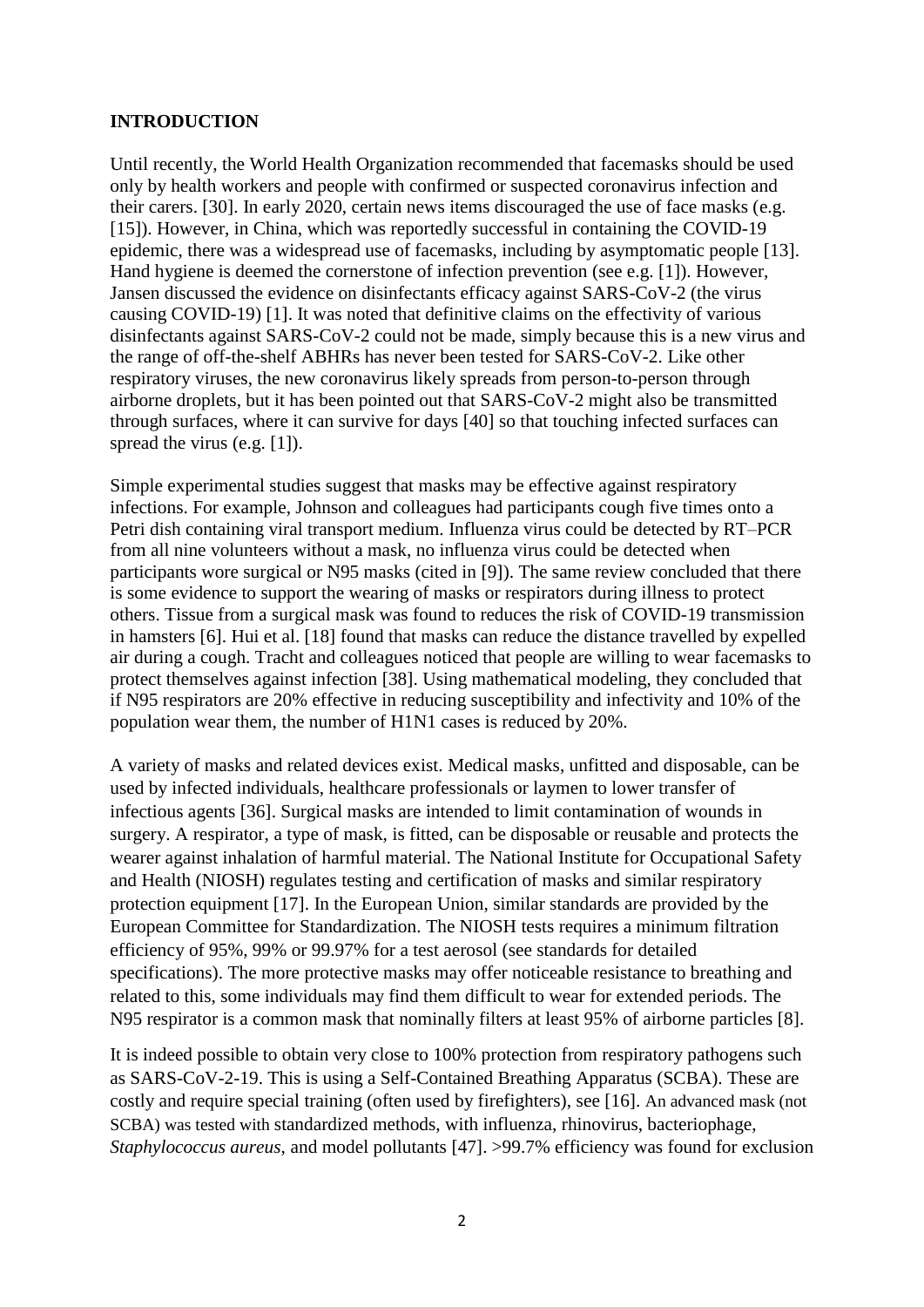of influenza A virus, rhinovirus 14, and *S*. *aureus* and >99.3% efficiency for paraffin oil and sodium chloride.

An important consideration that is not always mentioned when masks are discussed is the fact that they enable for two barriers to be raised between an infected and an uninfected person. Masks worn simultaneously by infected and uninfected individuals would be expected to compound the reduction of transmission as follows: If the protection of one mask ("one-mask protection") is x, and it is assumed that the size of the protective effect is the same for infected and uninfected persons, the total protection is  $(1-(1-x)^2)$ , illustrated in Figure 1 (solid line). This would amplify the protection afforded by the masks, and if an infected individual does not wear the mask properly, the masks of uninfected individuals nearby will offer some degree of protection, and vice versa. Notice that masks can be worn by infected individuals to protect other people or by uninfected individuals to avoid respiratory pathogens in the surroundings. Publications do not always make clear the distinction between output protection (from the former situation) and input protection (from the latter situation). Output and input protection may differ, and there is evidence that mask on source is often more effective than mask on receiver [31].



**Figure 1.** Total protection in % (by masking the infected and the healthy individual (blue line, scale to the left) and marginal utility of increased one-mask protection. as a function of onemask protection. The orange bars with scale to the right show the effect on total protection of a 10% increase in one-mask protection.

## **Transmission of respiratory pathogens through masks. Different ways to measure transmission and protection**

The protective ability of a mask can be expressed and measured in different ways, not always discussed in a comprehensive manner. The share of virions (or other particles) that pass through a mask is often termed "penetration" and determined as the ratio between the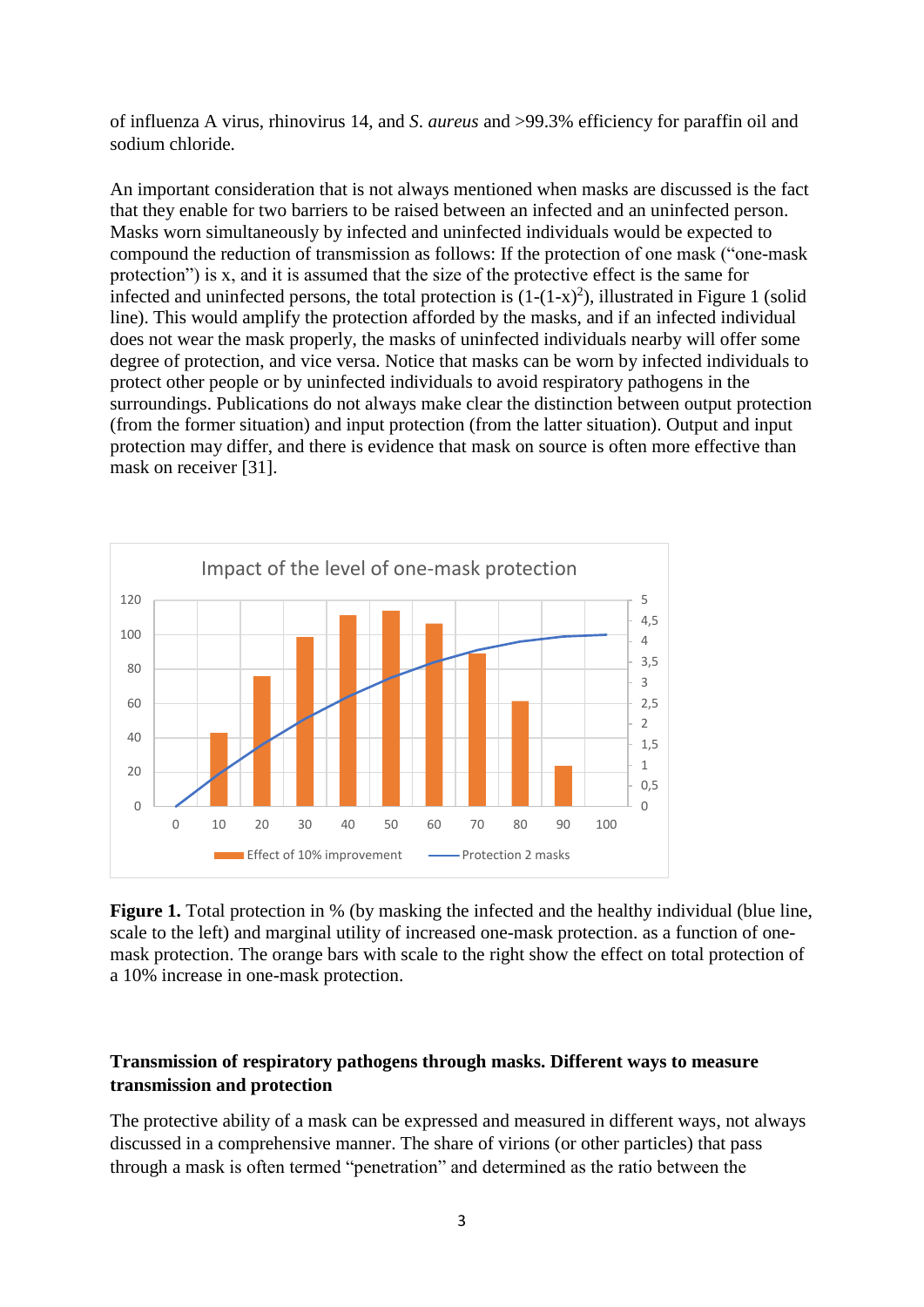concentrations inside and outside the mask. The "efficiency" of a mask is a measure of how much of the agent is turned away be the mask and is 100% - penetration [42].



**Figure 2.** A sketch that attempts to illustrate the transmission of respiratory pathogens through masks worn by infected virus sources and uninfected recipients. The units on the horizontal axis are arbitrary. The vertical axis shows the likelihood of being infected.

Notice that at very high concentrations of virions (to the right in Figure 2), there is so much excess of virions received that the number of virions received becomes less important and therefore the risk reduction by one or even two masks becomes small. On the other hand, there might be a minimal infective dose of virions, below which infection does not occur. This could mean that a small reduction in virion count by mask use might completely abolish infection. However, the existence of a minimal infective dose is under debate, may be situation dependent, and for some viruses, the minimal infective dose may be equal to 1 [45]. Of possible relevance here is the curious observation that a high percentage of morphologically identical viral particles in a sample, as determined by electron microscopy, will often be non-infectious. A dose-response (illness) curve has been published for SARS [41].

#### **Spread of respiratory infections: droplets, aerosols and other routes**

Several routes and modes exist for transmission of respiratory infectious diseases; droplets may contribute to several of them. The modeling by Stilianakis and colleagues divided into respirable droplets, with droplet diameter less than 10  $\mu$ m, and inspirable droplets, with diameter in the range  $10-100 \mu$ m. According to these authors, droplet dynamics is determined by their size, whereas population dynamics is determined by, i.a., pathogen infectivity and host contact rates. Robinson et al. of the team just mentioned [35] suggested that small droplets (∼0.4μm) have too small viral load to be significantly infection and that larger droplets (∼4μm) are the primary vehicle for infection. For SARS-CoV-2, a recent publication [46] argues from global trends in the number of infected individuals that airborne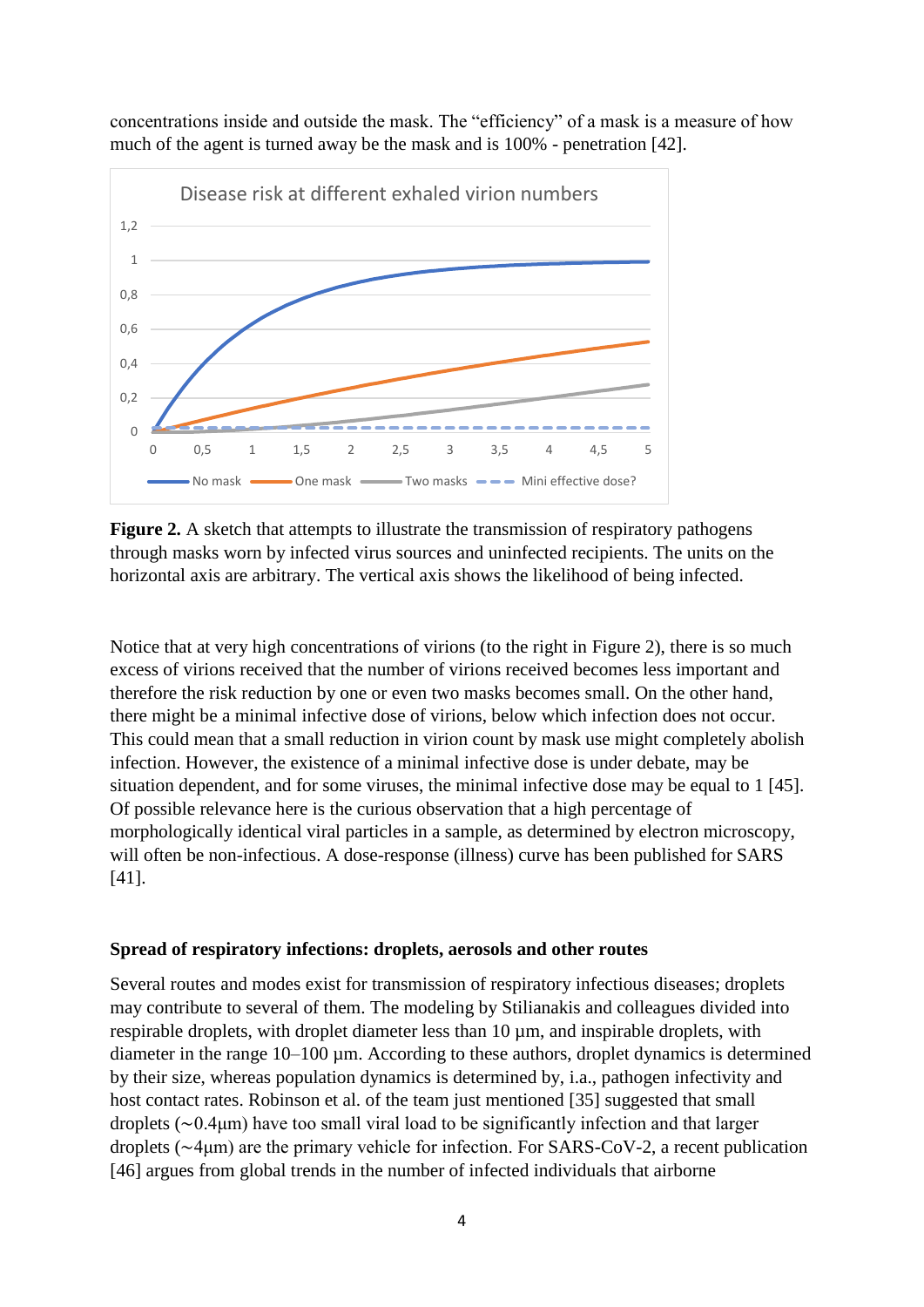transmission is the dominant route, among several. Tellier et al [37] has argued that SARS-CoV and MERS-CoV (viruses that cause SARS and MERS) may have to penetrate directly into the lower respiratory tract before causing disease; these authors also notic that terminology in this area is not uniform. Whether an infectious agent is transferred by large droplets or airborne/aerosol may be important to the choice of protective equipment, as there is evidence that a conventional surgical mask insufficient to protect against aerosol transmission, and that more elaborate masks may be more appropriate.

## **Estimates of the protection offered by masks**

It was found that under unfavorable conditions, more than 3% of MS2 virions penetrated through filters of N99 and N95 respirators [2]. Wiwanitkit and collaborators [43] found that the size of the pores of the N95 mask is about 300-500 nm in diameter whereas the size of the avian flu virus is about 100 nm (SARS size may be similar). I.e. 3–5 times larger than virus and there is evidence that SARS can pass through N95s [4]. Simple fabrics were reported to have 40-90% instantaneous penetration levels of polydisperse NaCl aerosols, much worse than for N95 respirator filter media. In addition, N95 masks also has about a 10% leakage problem around the mask. The study by Rengasamy et al. [34], suggests that the upper level of efficiency for the common N95 mask may be 85% - i.e. 10% leakage on the side and 5% penetration through the filter.

As the great majority of studies on masks have been carried out with other pathogens than SARS-CoV-2, a pertinent question is whether the size of the protection by mask is similar for different respiratory pathogens or not. This is addressed in the work of Zhou et al. [47] indicates that the efficiencies of masks for excluding different pathogens may be similar. Eninger [11] concluded studying different masks that measuring the penetration of simple NaCl aerosols may generally be appropriate for modeling filter penetration by virions.

Balazy et al. found evidence that different models of the same type of mask can have very different protective properties [2]. Zuo et al. [48] found that although physical penetration of adenovirus and influenza virus aerosols through respirators can be substantial, 2%-5%, infectivity penetration of adenovirus was much lower. In the meta-analysis of Offeddu et al. [29] quantified the protective effect of facemasks and respirators against clinical respiratory illness (risk ratio  $[RR] = 0.59$ ) and influenza-like illness ( $RR = 0.34$ ). Meta-analysis of observational studies provided evidence of a protective effect of masks (odds ratio  $OR = 0.13$ ) and respirators ( $OR = 0.12$ ) against severe acute respiratory syndrome (SARS).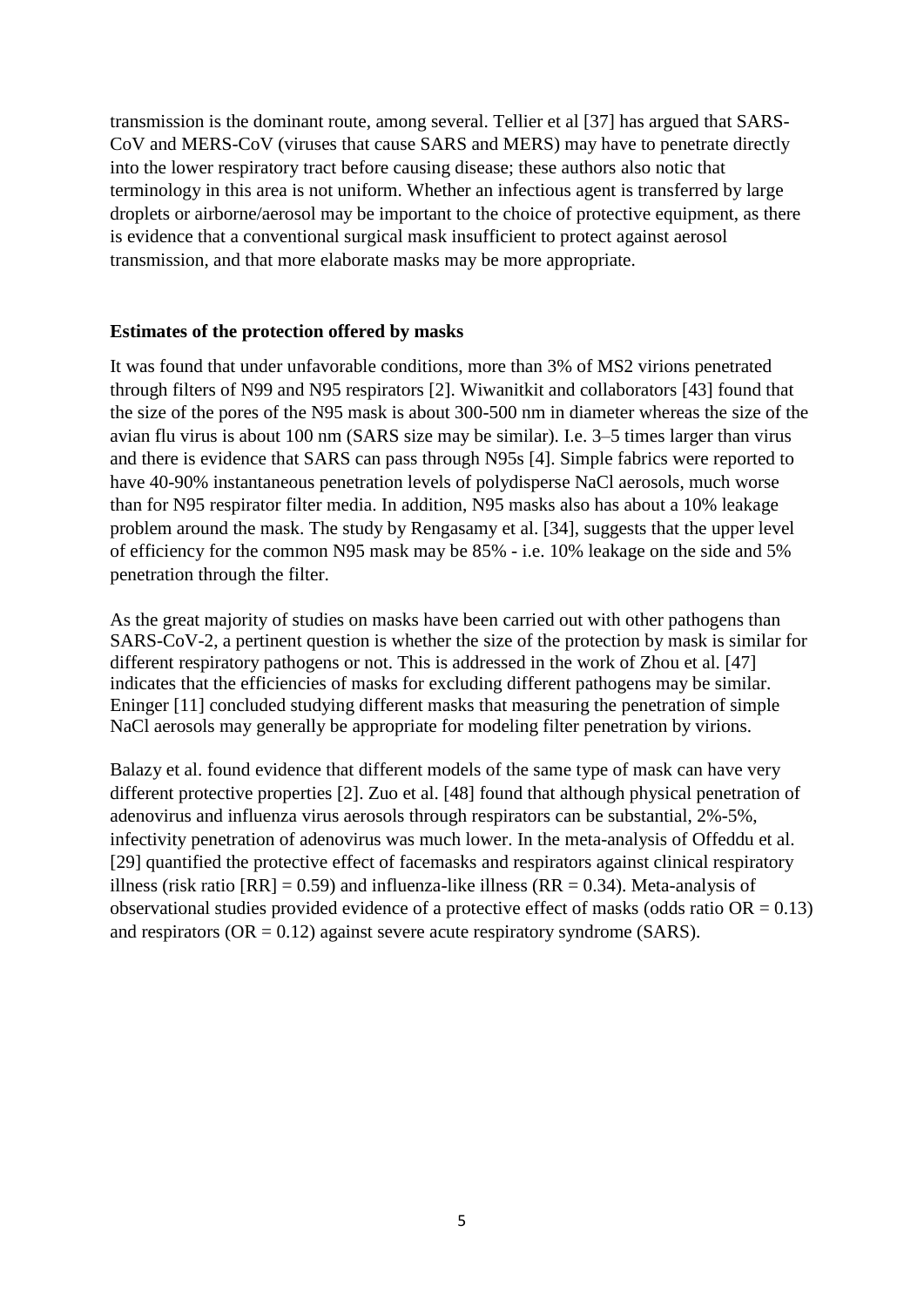#### **Simulations of early and late interventions**

This study attempts to estimate the effect of masking the general population on a COVID-19 outbreak first using simple considerations about the basic reproduction number of the epidemic and the level of protection from different types of masks. The basic reproduction number  $(R_0)$ , is an index of the contagiousness of an infection and depends on both the infectious agent and other factors. As  $R_0$  is the expected number of secondary infections produced by an index case in a completely susceptible population, it is often used to predict if an outbreak is expected to continue, as  $R_0 > 1$  indicates that it will and  $R_0$  is  $\lt 1$  indicates that it won't. However, this is a simplification and the calculations surrounding  $R_0$  can be complex [10] [44]. This study begins by gathering some published numbers regarding  $R_0$  of the COVID-19 epidemic and the protection afforded by masks. This study then moves om to simulations with two separate web-based softwares, one of them a specialized COVID-19 program and one a simpler program intended for educational purposes.

Then the effect of masking is addressed using computer simulations. Claims are sometimes made that disease preventive measures have to be enacted early in order to be effective. Early intervention has been claimed to be important also regarding COVID-19 (for example [19] [32]). We therefore tested early and late intervention using the computer modeling.

#### **MATERIALS AND METHODS**

This study used software developed by others for computer simulations of a standard population level epidemiological models. As described in detail [28], COVID-19 Scenarios simulates a COVID-19 outbreak with a generalized SEIR model with the total population divided into agestrata (because of known age dependence of COVID-19 outcome) compartments of: susceptible (S), exposed (E), infected (I), hospitalized (H), critical (C), ICU overflow (O), dead (D) and recovered (R) individuals. People transition among the different compartments. The model allows to specify individual interventions with start and end dates to model the existing (social distancing, case isolation and quarantine) as well as additional interventions. COVID-19 Scenarios provides default parameters estimated from real-life statistics, although the authors emphasize the uncertainty behind these estimates. We ran the simulation for the United States. The model had been calibrated by its authors to match its age structure and the observed epidemiological statistics. The simulations did not consider saturation phenomena that might occur at very high virus counts (Figure 2), neither a possible minimal infectious dose of virions (Figure 2). It was assumed that transmission occurred only through routes that can be blocked by mask use.

**Table 1.** Parameters used for COVID-19 Scenarios. These were the default parameters provided by the software when the simulations were done. Please notice that the defaults include a 73.8%- 84.2% intervention introduced on March 24, that is included with the software. When mask interventions were included in the simulation, they were introduced on January 1 (i.e. for the whole period of the simulation) or July 1.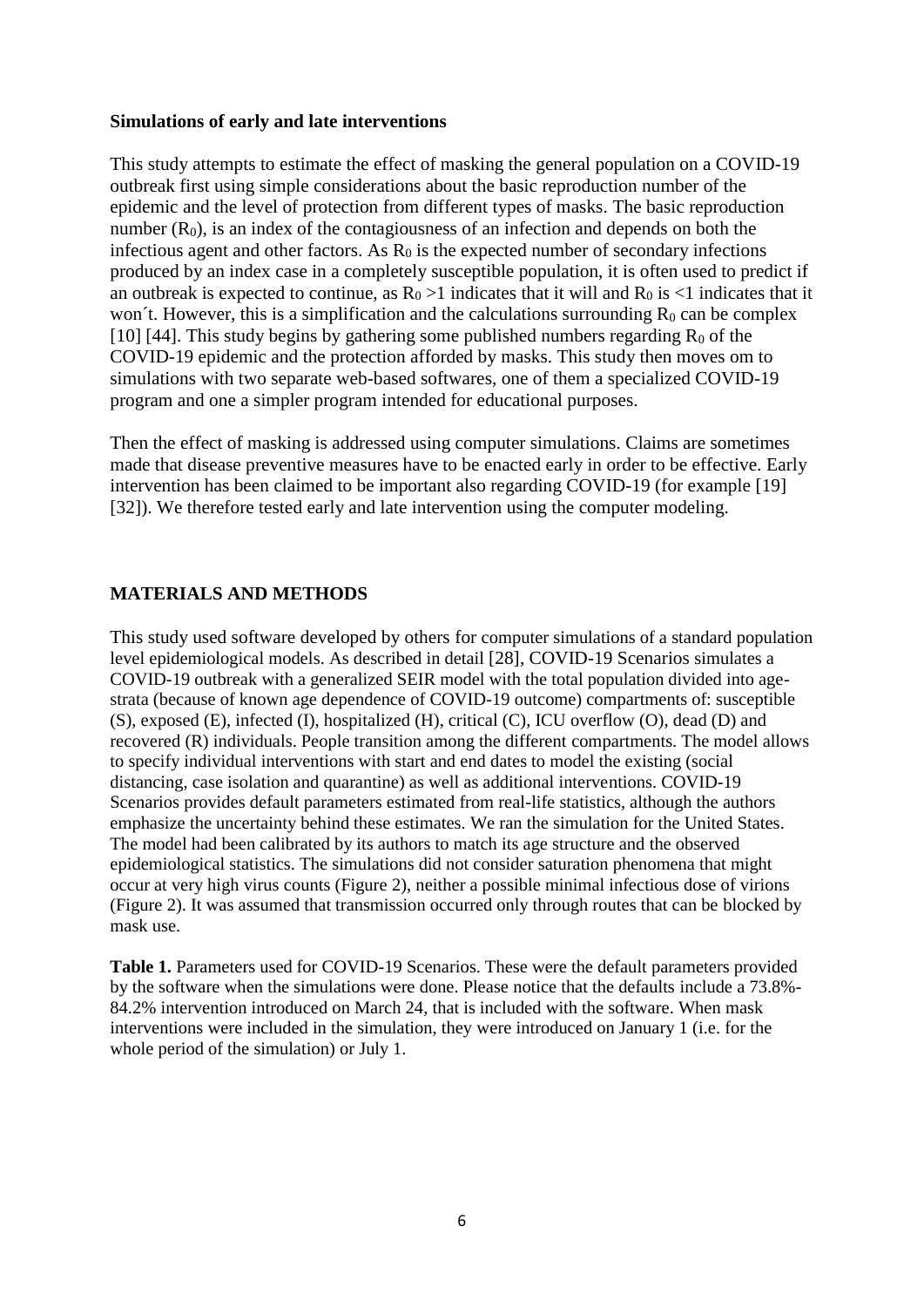# Scenario: United States of America (edited) Parameters

## Population

| Parameter                                      | Value                           |
|------------------------------------------------|---------------------------------|
| ageDistributionName                            | United States of America        |
| caseCountsName                                 | <b>United States of America</b> |
| Number of hospital beds                        | 798288                          |
| icuBeds                                        | 49499                           |
| Cases imported into community per day          | 0.1                             |
| Number of cases at the start of the simulation |                                 |
| Population size                                | 327167434                       |

# Epidemiology

| Parameter                                        | Value     |
|--------------------------------------------------|-----------|
| hospitalStayDays                                 |           |
| icuStayDays                                      | 14        |
| infectiousPeriodDays                             |           |
| latencyDays                                      |           |
| Increase in death rate when ICUs are overcrowded |           |
| Seasonal peak in transmissibility                | January   |
| R0 at the beginning of the outbreak              | $4.1 - 5$ |
| Seasonal variation in transmissibility           |           |

## Mitigation

| Intervention name | From        |             | <b>Reduction of transmission</b> |  |
|-------------------|-------------|-------------|----------------------------------|--|
| Intervention 1    | Mar 24 2020 | Sep 01 2020 | 73.8% - 84.2%                    |  |

**Table 2.** Four cases, representing four different levels of protection by mask, that have been considered in this study and incorporated into the simulations that use COVID-19 Scenarios.

| Case          | <b>Pathogen</b> | Removal/reduction, | <b>References</b>                           |  |  |
|---------------|-----------------|--------------------|---------------------------------------------|--|--|
| no.           | removal/risk    | two masks          |                                             |  |  |
|               | reduction,      |                    |                                             |  |  |
|               | one mask        |                    |                                             |  |  |
| $\mathbf{1}$  | 99.7%           | 99.9991%           | [47]. An advanced mask.                     |  |  |
| $\mathcal{D}$ | 85%             | 97.75%             | N95 mask. This is estimated from data in    |  |  |
|               |                 |                    | [24], [31] assuming 5% filter penetrance    |  |  |
|               |                 |                    | and 10% leakage on the sides.               |  |  |
| 3             | 22%             | 39,16%             | Average of input and output protection by a |  |  |
|               |                 |                    | simple home-made mask; based on             |  |  |
|               |                 |                    | measurements in van der Sande et al. [8].   |  |  |
| 4             | 5.7%            | 11%                | Based on the 0.89 relative risk reported in |  |  |
|               |                 |                    | [1], which is a meta-analysis of Hajj       |  |  |
|               |                 |                    | pilgrims. Notice that in some segments of   |  |  |
|               |                 |                    | the population studied, actual mask use was |  |  |
|               |                 |                    | $<<$ 50%.                                   |  |  |
|               |                 |                    |                                             |  |  |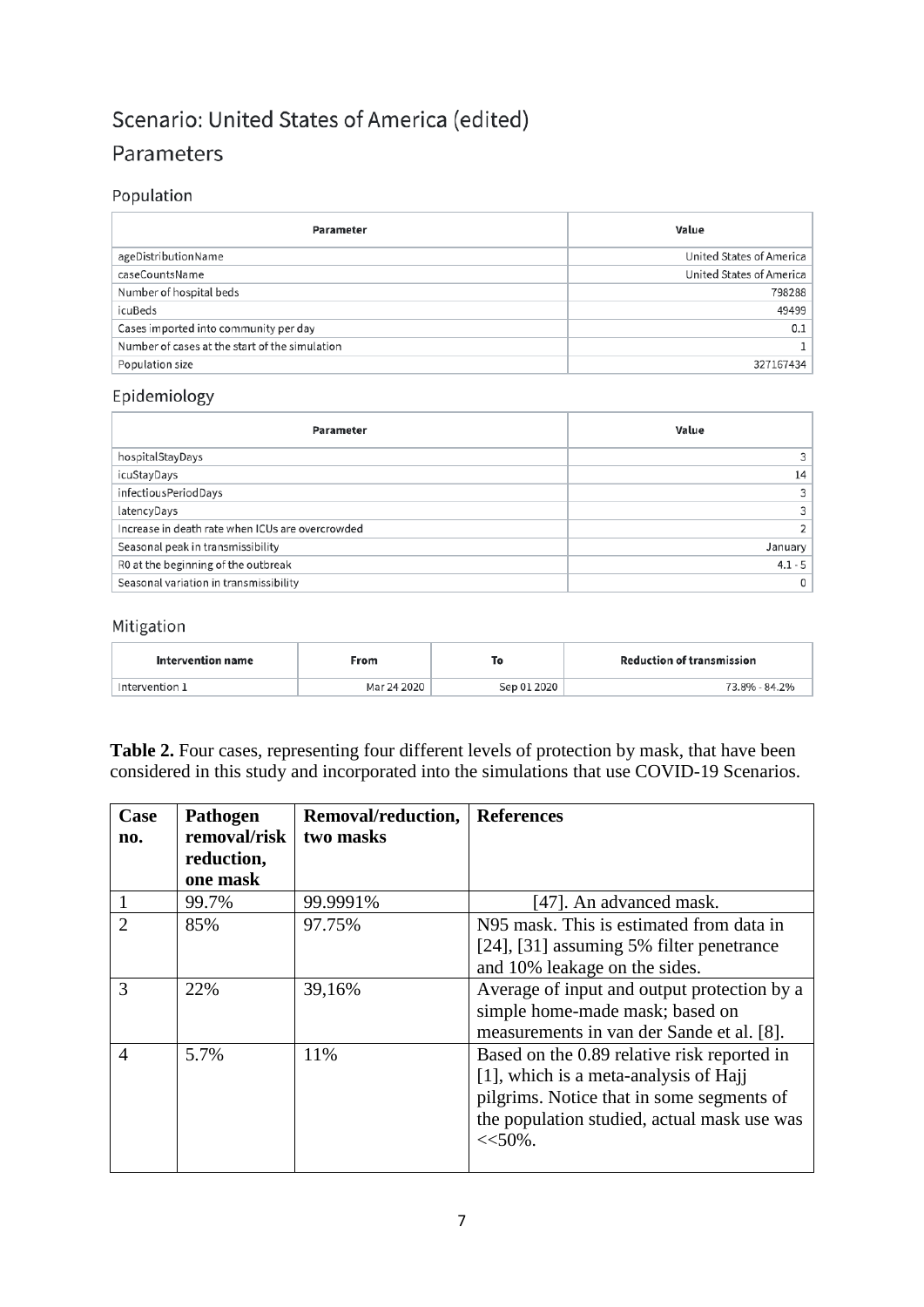| The question to be addressed here is<br>whether masks can influence the epidemic<br>even if many don't use their masks |
|------------------------------------------------------------------------------------------------------------------------|
| properly.                                                                                                              |

Notice that although most of the numbers in Table 2 are taken from published papers, they need not be representative for all pathogens or varieties of masks. None of the numbers in the table derives from a study with COVID-19.

The second software used in this paper is Epidemix [26], which is a simplified software for teaching and demonstration purposes. It uses a visual interface to access eight models of epidemics without dealing with the details of mathematical equations and program code. The underlying calculations are done by a set of software packages in the programming language R. All models simulate disease spread through a population, allowing the user to select the model and characteristics of the population, interventions etc.

Curve-fitting to estimate the slope of the curve of scenarios with different late mask interventions was done using the diagram function in Excel for Microsoft 365.

## **RESULTS**

#### **1. A simple estimation of the degree of protection afforded by masks and the protection needed to influence the epidemic**

The transmissibility of a virus is measured by the basic reproduction number  $(R_0)$ , which measures the average number of new cases generated per typical infectious case. As described by Rahman et al. ([33] and references therein,  $R_0$  of 1.0 is an important threshold value. If  $R_0$ is equal to 1 or less, this indicates that the number of secondary cases will decrease over time and, eventually, the outbreak will peter out. One review evaluated the mean and median of  $R_0$ estimated by the 12 articles and they calculated a final mean and median value of  $R_0$  for COVID‐19 of 3.28 and 2.79 [22]. This seemingly provides a rough indication of how much the transmission must be reduced to reverse the epidemic. It appears that a reduction of transmission of at least two thirds is necessary. This is within the range of protection of some but not all masks (some 67% efficiency). However, as there would be two barriers between infected and non-infected individuals, the numbers for two serially connected masks should presumably be calculated with, as the mask of the uninfected individual will add to the protection from the mask of the infected individual, indicating that many of the available masks might be adequate.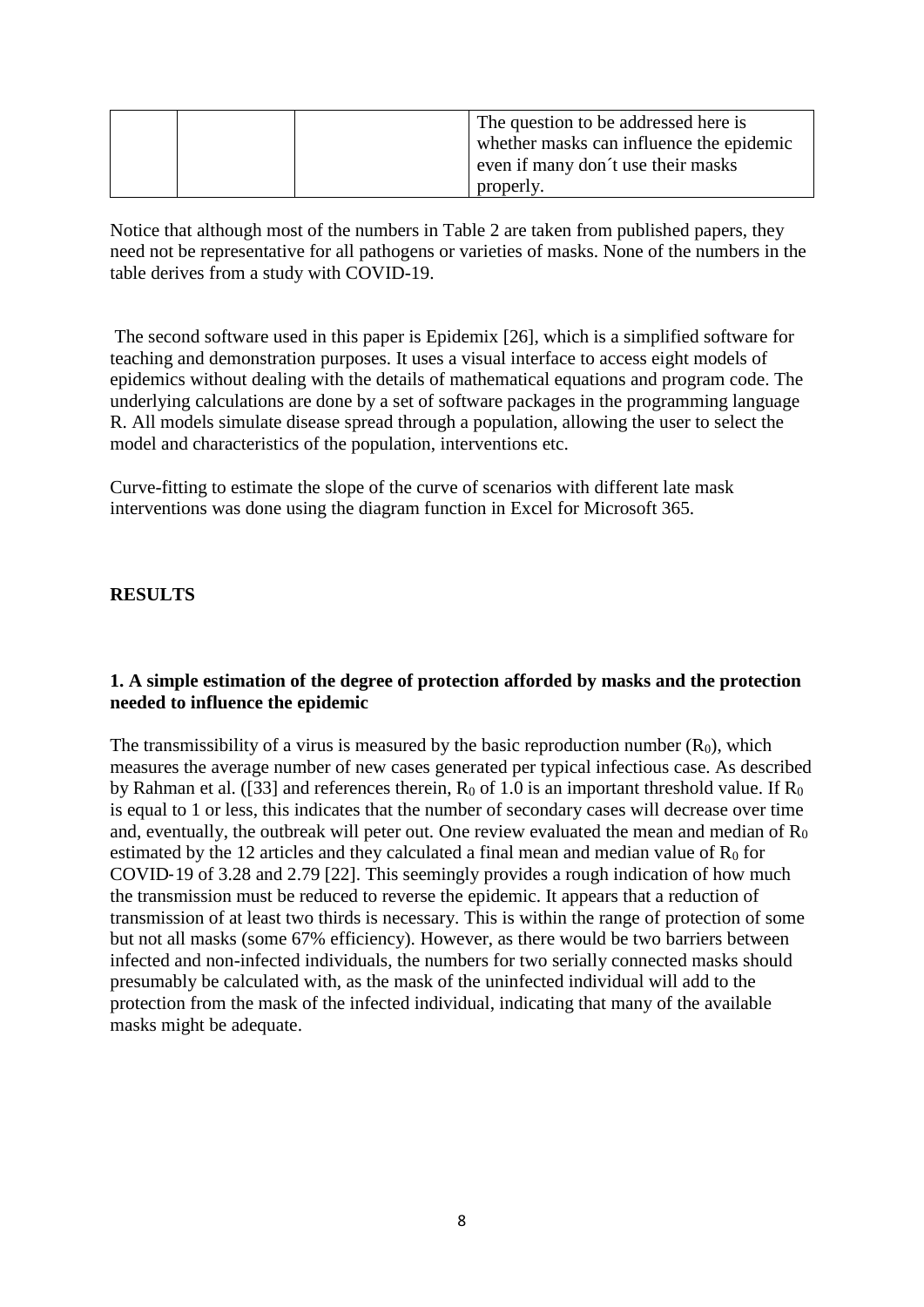## **2. Simulations using COVID-19 Scenarios modeling masks during the start of an outbreak**

Figure 3 shows the simulated number of confirmed COVID-19 cases in the U.S. vs. date. The vertical axis is a logarithmic scale. The linearity of this graph shows the exponential growth expected early in an epidemic. We ran the simulation for the period ending with August 31, 2020. This was long enough to see effects of masks on the time course of the epidemic. We wanted to observe the sensitivity of the outcomes to the time when mask intervention was begun, rather than the effects of different mitigations implemented at the same time.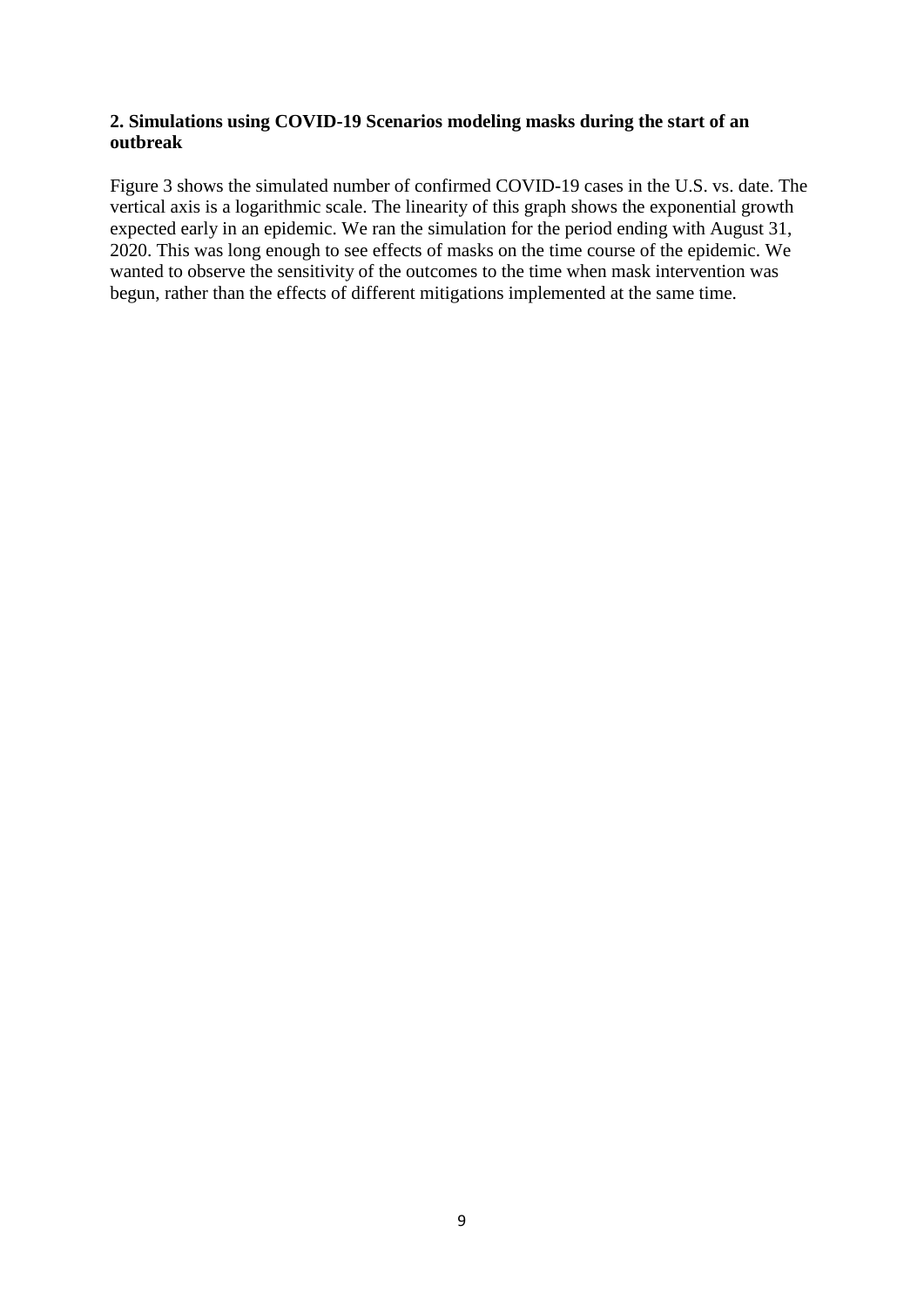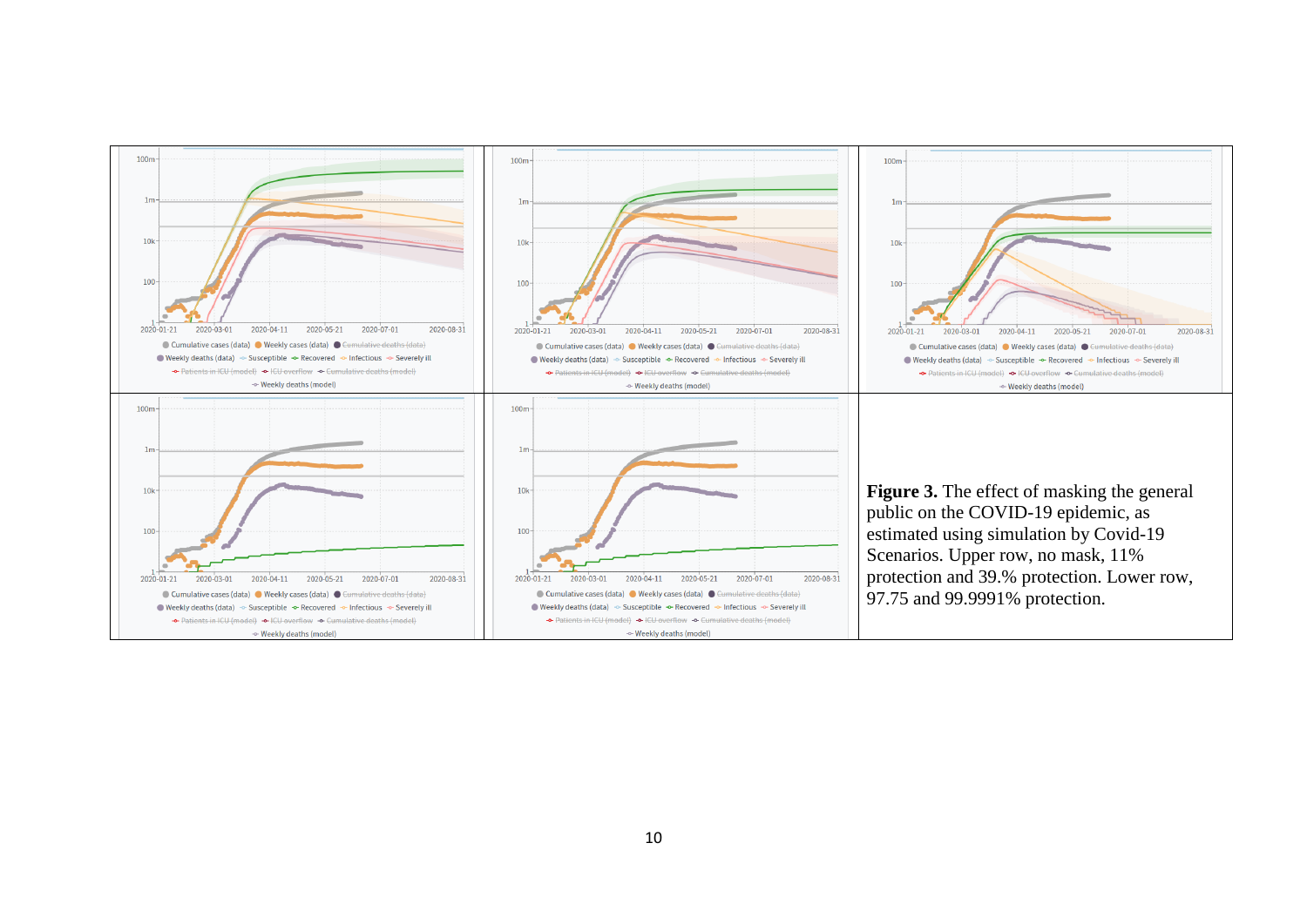| time<br>2020-08-<br>31                                        | cumulative<br>recovered<br>(total)<br>median | cumulative<br>recovered<br>(total) lower<br>bound | cumulative<br>recovered<br>(total) upper<br>bound | cumulative<br>hospitalized<br>(total)<br>median | cumulative<br>hospitalized<br>(total) lower<br>bound | cumulative<br>hospitalized<br>(total) upper<br>bound | cumulative<br>ICU (total)<br>median | cumulative<br>ICU (total)<br>lower<br>bound | cumulative<br>ICU (total)<br>upper<br>bound | cumulative<br>fatality (total)<br>median | cumulative<br>fatality<br>(total) lower<br>bound | cumulative<br>fatality<br>(total)<br>upper<br>bound |
|---------------------------------------------------------------|----------------------------------------------|---------------------------------------------------|---------------------------------------------------|-------------------------------------------------|------------------------------------------------------|------------------------------------------------------|-------------------------------------|---------------------------------------------|---------------------------------------------|------------------------------------------|--------------------------------------------------|-----------------------------------------------------|
| Default                                                       | 25435572                                     | 11699016                                          | 100463893                                         | 892376                                          | 410277                                               | 3528347                                              | 468735                              | 218699                                      | 1754633                                     | 224006                                   | 97251                                            | 996242                                              |
| $Default +$<br>mask<br>11%<br>(scenario                       |                                              |                                                   |                                                   |                                                 |                                                      |                                                      |                                     |                                             |                                             |                                          |                                                  |                                                     |
| 4)                                                            | 3879172                                      | 1071446                                           | 10906385                                          | 136042                                          | 37572                                                | 382708                                               | 73074                               | 20270                                       | 200586                                      | 33934                                    | 9498                                             | 89024                                               |
| $Default +$<br>mask<br>39%<br>(scenario                       |                                              |                                                   |                                                   |                                                 |                                                      |                                                      |                                     |                                             |                                             |                                          |                                                  |                                                     |
| 3)                                                            | 30719                                        | 17446                                             | 67805                                             | 1078                                            | 612                                                  | 2378                                                 | 581                                 | 330                                         | 1282                                        | 273                                      | 155                                              | 600                                                 |
| Default +<br>mask<br>97.5%<br>(scenario                       |                                              |                                                   |                                                   |                                                 |                                                      |                                                      |                                     |                                             |                                             |                                          |                                                  |                                                     |
| 2)                                                            | 21                                           | 21                                                | 21                                                |                                                 |                                                      |                                                      |                                     |                                             |                                             | $\overline{0}$                           | $\overline{0}$                                   | $\vert 0 \vert$                                     |
| $Default +$<br>mask<br>99.9991%<br>(scenario)<br><sup>1</sup> | 21                                           | 21                                                | 21                                                |                                                 |                                                      |                                                      |                                     |                                             |                                             | $\overline{0}$                           | $\overline{0}$                                   | $\vert 0 \vert$                                     |

**Table 3.** Data from COVID-19 Scenarios regarding number of individuals in the different compartments of the model.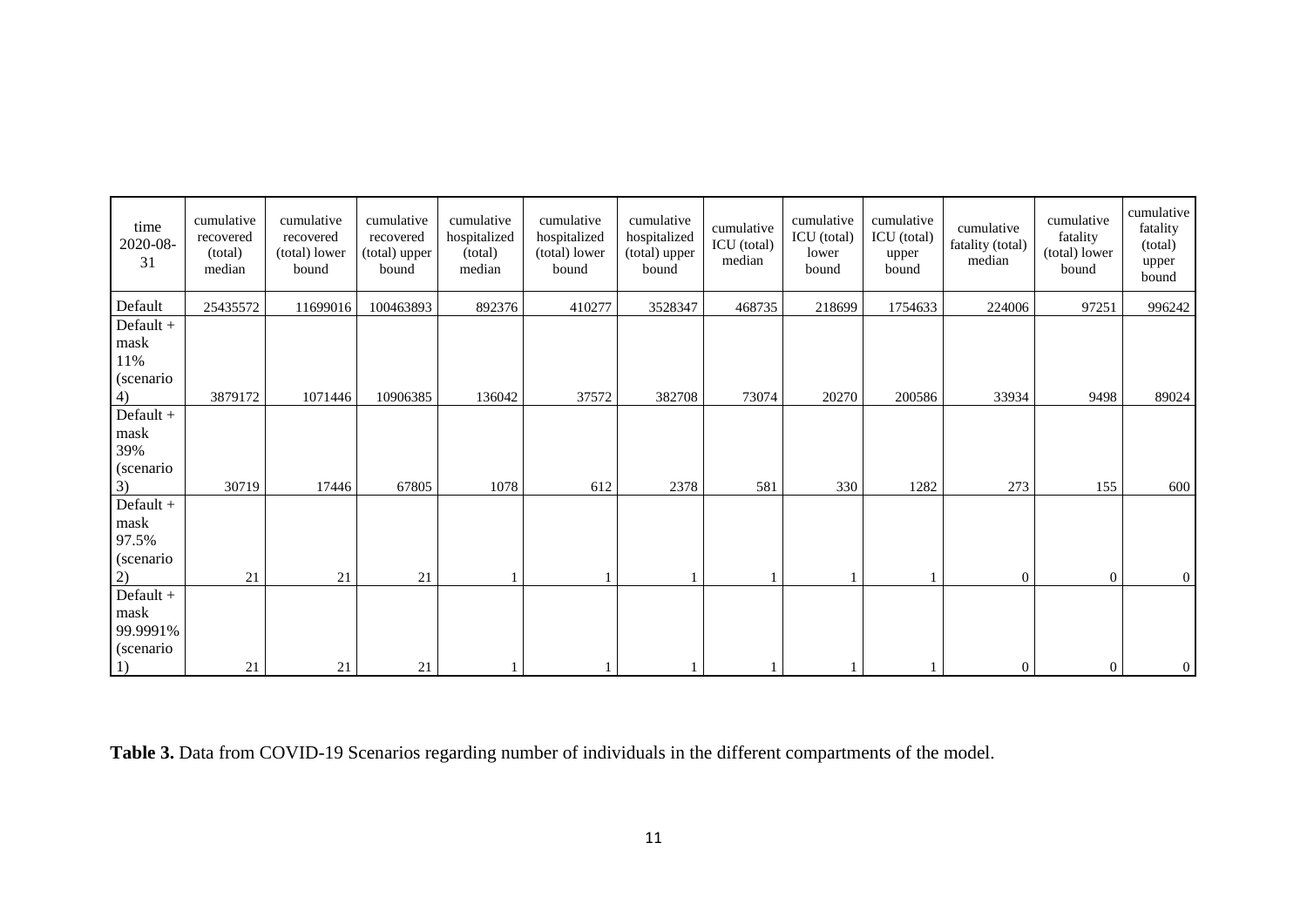The results from the first runs with COVID-19 Scenarios show that mask use appears to be effective even at low one-mask protection or limited compliance. Even the lowest efficiency scenario reduced the simulated epidemic if applied from its beginning. The two highest protective abilities seem to practically completely abolish the epidemic. There was no indication of any difference between the two masks with the highest protection modeled (scenarios 1 and 2). It appears that even simple masks (e.g. 21% protection, scenario 2) or low-compliance mask-wearing (11% protection, scenario 1) reduces the number of COVID-19 cases within weeks.

#### **3. Simulations using Epidemix version 2**

These simulations used the full defaults of Epidemix version 2, i.e. the parameters were not specifically calibrated for SARS-CoV-2 (deterministic homogenous model, infection states S, Is, R, population size 100, daily number of effective contacts per unit 0.4, length of infectious period 10 days). An added intervention with 75% two-mask protection, corresponding to a simple mask, was tested by reducing transmission by 75%.

**Figure 4.** Simulations using Epidemix version 2 (upper): 10% infected initially, otherwise full defaults of the Epidemix program. (lower) 10% infected initially, 75% two-mask protection, otherwise full defaults of the Epidemix software.

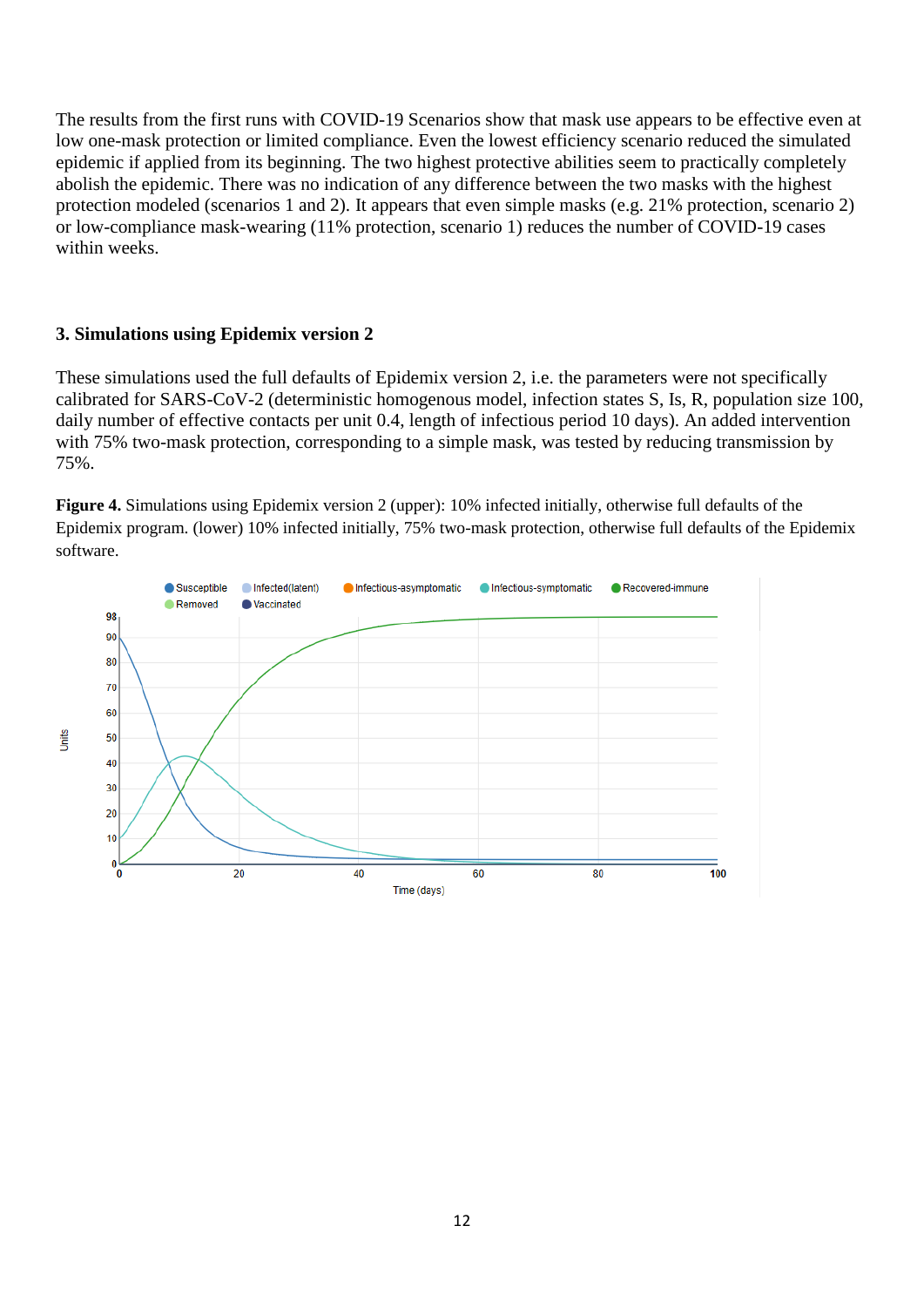

As shown in Figure 4, the cumulative number of infected individuals during the whole simulation was only half in the mask use scenario as compared to the default scenario. with the effect of mask present throughout the period. The result seemed to corroborate the result from the COVID-19 scenarios model that masks reduce COVID-19 cases.

## **3. Do interventions have to be applied early?**

From the results in Figure 5, it seems that they don´t. When they are applied late, the total number of cases is influenced less than active cases, since a mask will not help individuals who have already been infected. Hover, the number of active cases is reduced with all mask interventions modeled, with some interventions resulting in a dramatic reduction. With case 4, 11% two-mask protection, reduction in new cases was about 11% per week. With case 1, reduction was quite dramatically approx. 88% per week.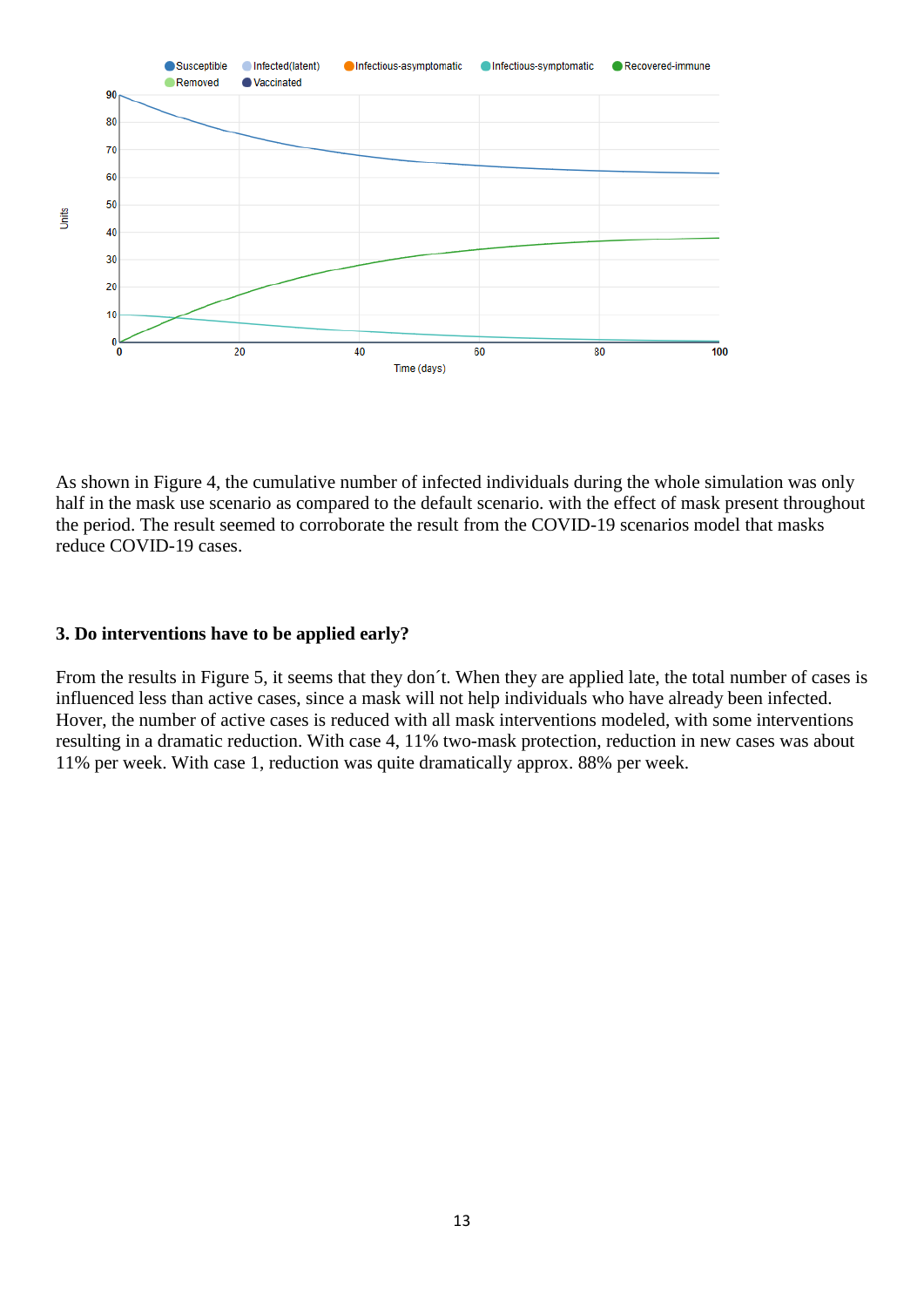

**Figure 5.** Effects of late mask interventions on the number of active COVID-19 cases. (Upper graph) Full defaults according to Covid-19 Scenarios. (Middle graph) Full defaults with late mask intervention using advanced mask (99.9991% two-mask protection). (Lower graph) Estimating half-life and weekly reduction from the late use of four different masks (case 1-4); vertical axis is "Infectious" individuals from COVID-19 Scenarios.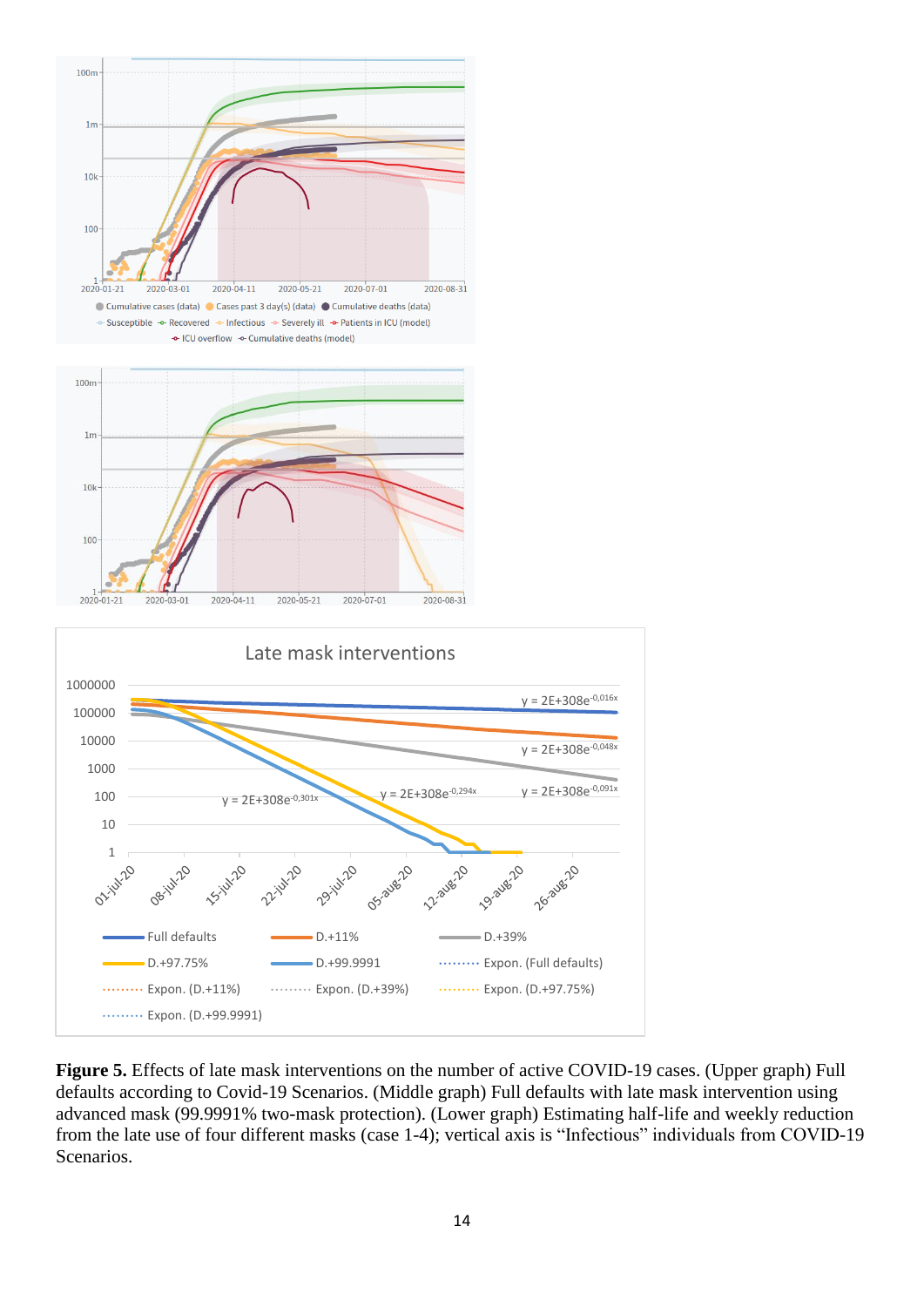**Table 4.** Estimates of T<sub>1/2</sub> of "Infectious" individuals with different late mask interventions.

| Multiplier<br>in exponent<br>estimated<br>from<br>graphs | Half-life | Weekly<br>reduction in<br>active<br>COVID-19<br>cases (%) |
|----------------------------------------------------------|-----------|-----------------------------------------------------------|
| $-0,016$                                                 | 43,32169  | 11                                                        |
| $-0,048$                                                 | 14,44056  | 29                                                        |
| $-0,091$                                                 | 7,617     | 47                                                        |
| $-0,294$                                                 | 2,357643  | 87                                                        |
| $-0.301$                                                 | 2,302814  | 88                                                        |

## **DISCUSSION**

#### **Even small protective effects from masks may compound over time**

It was found that even the smallest mask intervention had an effect long-term in the simulations. Even with just 11% protection (the low compliance case), there was an effect on the numbers of active infections. If intensive care units are working close to capacity, this could mean that even adoption of the simplest mask could result in a large reduction in deaths. Furthermore, this effect was found to compound over time so that after several weeks there is a large decrease in the number of new COVID-19 cases. This is reminiscent of interest-on-interest in a bank account, when the interest becomes sizable after applied repeatedly. With mask protection > 50% protection was simulated, the effect on the size of the epidemic was dramatic, from about 1 million to zero fatalities (Table 3). It therefore appears that wearing of N95 masks (85% protection assumed) by the population can dramatically reduce the number of COVID-19 cases. There was no different between the two mask interventions with the highest protection factor.

#### **A "corona washout" may be possible in a limited number of weeks**

The calculations illustrated in Figure 5 and Table 4 suggest that complete elimination of COVID-19 can be achieved in a closed community with less than 2 months of intervention with highly protective masks. It would be of interest to identify a community suitable for a clinical trial with such masks. Any such study should be carefully carried out taking local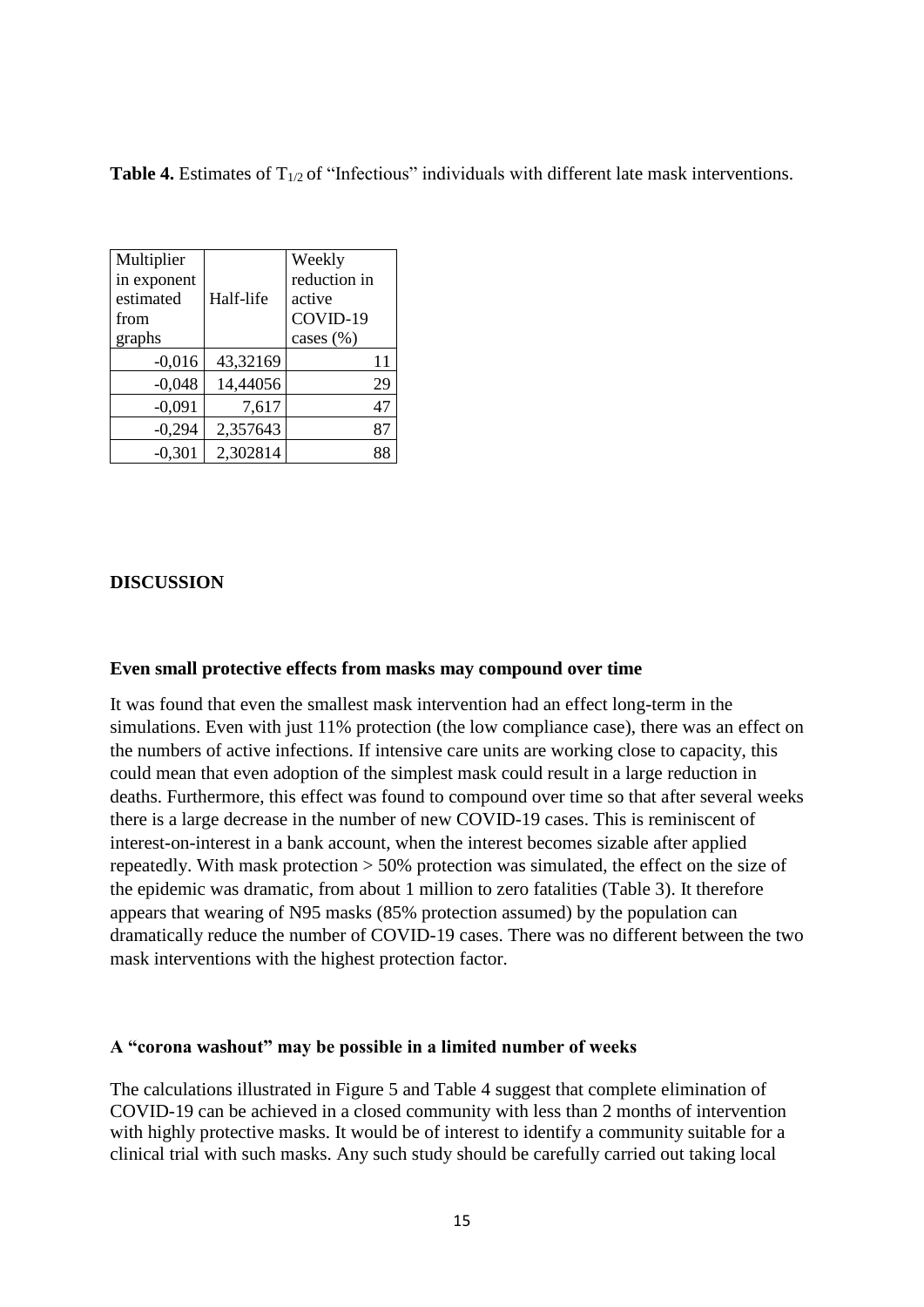conditions (incl. legislation) into account and using continuous evaluation of infection parameters as well as any side-effects of the masks.

It should be said that the results above seem to be robust. I.e. the principal results do not seem to depend on precise model used or its input parameters, as slight variations of some parameters that have been tested have not altered the fundamental results (unpublished results).

#### **Side effects and risks of masks**

There may be few comprehensive studies of side effects of masks. From everyday experience, the side-effects and risks of mask use are usually limited to minor discomfort. However, serious side-effects from some masks may be possible: One of the more serious side-effects of mask-wearing seems to be that some masks may cause increased condensation on eyeglasses worn concurrently [25], potentially obstructing the view of the bearer. Bacteria can survive on surfaces of masks for several days [4]. Personal protective equipment was reported to be a source of airborne infections [27]. Pain and pressure from masks have been described during COVID-19 pandemic, and remedies suggested [12]. Gefen et al. studied device-related pressure ulcers in the context of COVID-19 [14]. Ju et al. reported contact vitiligo from rubber ear loops from a mask [20]. Side effects of respirators include symptoms related to hypercapnia [49], work of breathing and gas exchange [3]. Finally it could be mentioned that heavy respiratory protective equipment used by firefighters can affect the balance of the user [5], potentially increasing the risk of fall accidents, although this may be less relevant to most masks discussed in this paper. This paragraph does not attempt to be a complete list of possible side-effects of masks.

#### **Questions for additional research**

The conclusion is that masks should be evaluated as an important addition to other ways of protection. They may have protective effects on the same order of magnitude as vaccines, but with the added advantages of being effective against a wide range of respiratory pathogens and can be prepared in advance and stored.

*Questions that can be addressed in future research on masks* is first and foremost a systematic study of side effects and risks associated with masks. Other research on masks would be to be a cost-benefit analysis to decide what at what level of protection is best when costs and side effects are considered. The orange bars in Figure 1 show the marginal improvement in two-mask protection from a 10% improvement in one-mask protection and indicates that the marginal benefit may be biggest from raising protection above 50% and less benefit may be received from improvements in one-mask protection beyond 90%. It may be valuable to study masks with aerosols for specific illnesses before an airborne epidemic hits next time. Other research on masks would be to evaluate the shelf-life of different materials used in masks to select materials that allow for long-term storage preparation for future epidemics. Procedures for industrial and home manufacturing could be optimized. How to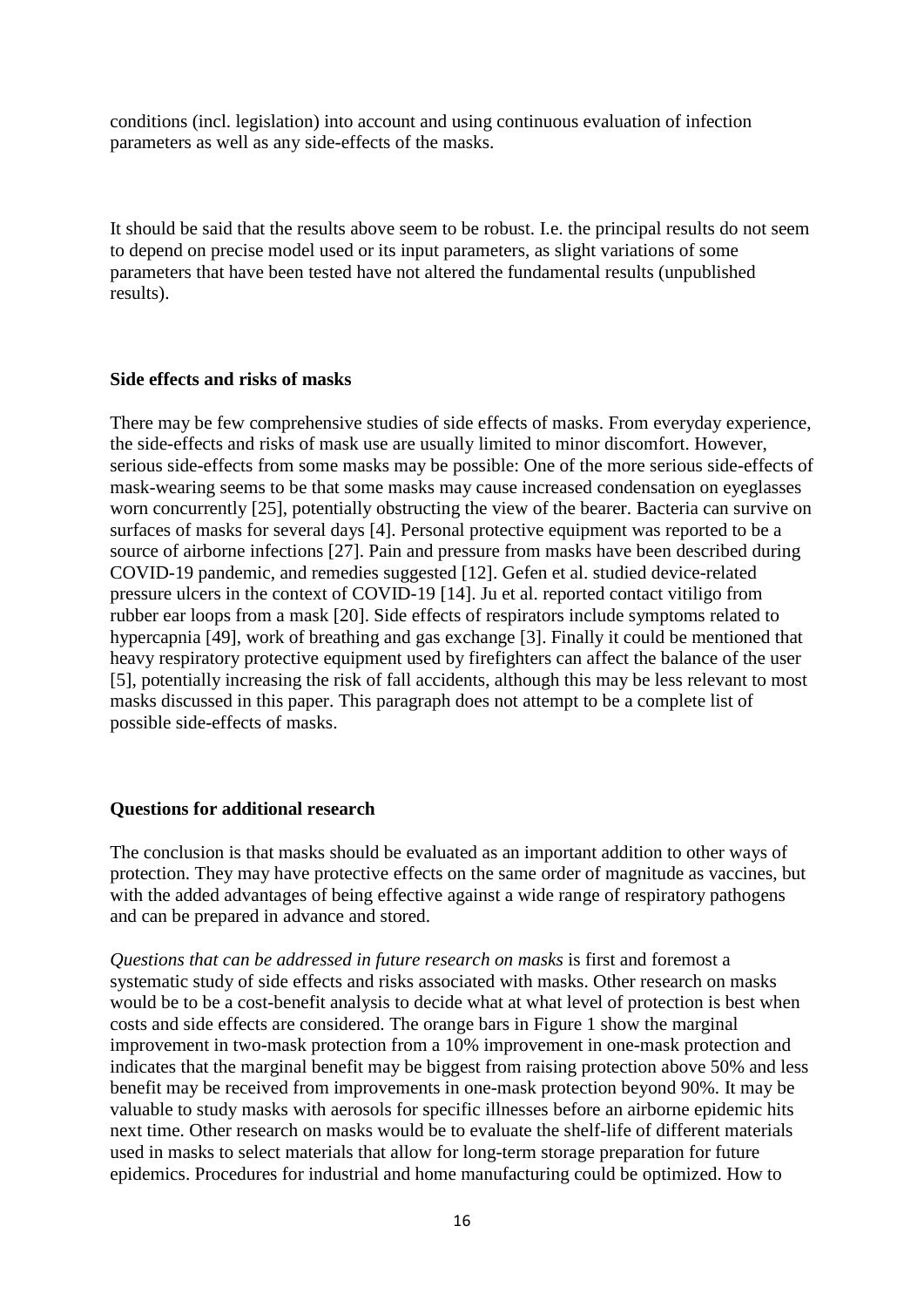best educate individuals about the value of masks, how to properly wear a mask and perhaps how to make their own mask and how to increase adherence to mask use?

*Questions that can be addressed regarding interactions with other interventions.* E.g. do masking and social distancing work synergistically or do they work best on their own? In the simulations above, it implied that masks and other interventions depress SARS-CoV-2 transmission independently, but this is not necessarily the case in real life. Does the introduction of masks reduce people´s compliance with other preventive measures, or do masks serve as a reminder of the epidemic, improving compliance with other measures? Can groups with low vaccine response (e.g. possibly those in [23]) be identified and should they wear a mask instead?

*Questions that can be addressed in future research on SARS-CoV-2* (and other pathogens) would be to confirm and quantify different ways of transmission. Such information would inform decisions about whether a mask is of any value and in which situation it may be of value.

The results from these simulations are encouraging, but the only way to be sure about the effects of masks is to conduct prospective, controlled studies; perhaps along the lines of Lin et al. [21]. Also, masks and related equipment are associated with significant side effects and risks that should be carefully monitored during any implementation. The numbers used here are consistent with the literature but do not represent the whole literature and many numbers derive from study of other agents than SARS-CoV-2. What tells us that the work described here may still be relevant for SARS-CoV-2 is that trying slightly different input parameters or slightly different models typically has not changed the outcome of a simulation much. While this work was ongoing, several studies came out in favor of mask use by the public (e.g. [7] [27] [39] [46]).

# **REFERENCES**

- 1 (2020) How we know disinfectants should kill the COVID-19 coronavirus. C&EN Global Enterprise 98: 7-7 Doi 10.1021/cen-09811-scicon2
- 2 Balazy A, Toivola M, Adhikari A, Sivasubramani SK, Reponen T, Grinshpun SA (2006) Do N95 respirators provide 95% protection level against airborne viruses, and how adequate are surgical masks? Am J Infect Control 34: 51-57 Doi 10.1016/j.ajic.2005.08.018
- 3 Bourassa S, Bouchard PA, Lellouche F (2018) Impact of Gas Masks on Work of Breathing, Breathing Patterns, and Gas Exchange in Healthy Subjects. Respir Care 63: 1350-1359 Doi 10.4187/respcare.06027
- 4 Brosseau LM, McCullough NV, Vesley D (1997) Recovery and survival of three bacteria on respirator filters and surgical masks. Advances in Filtration and Separation Technology, Vol 11 1997: 372-376
- 5 Brown MN, Char R, Henry SO, Tanigawa J, Yasui S (2019) The effect of firefighter personal protective equipment on static and dynamic balance. Ergonomics 62: 1193-1201 Doi 10.1080/00140139.2019.1623422
- 6 Chan JF, Yuan S, Zhang AJ, Poon VK, Chan CC, Lee AC, Fan Z, Li C, Liang R, Cao Jet al (2020) Surgical mask partition reduces the risk of non-contact transmission in a golden Syrian hamster model for Coronavirus Disease 2019 (COVID-19). Clin Infect Dis: Doi 10.1093/cid/ciaa644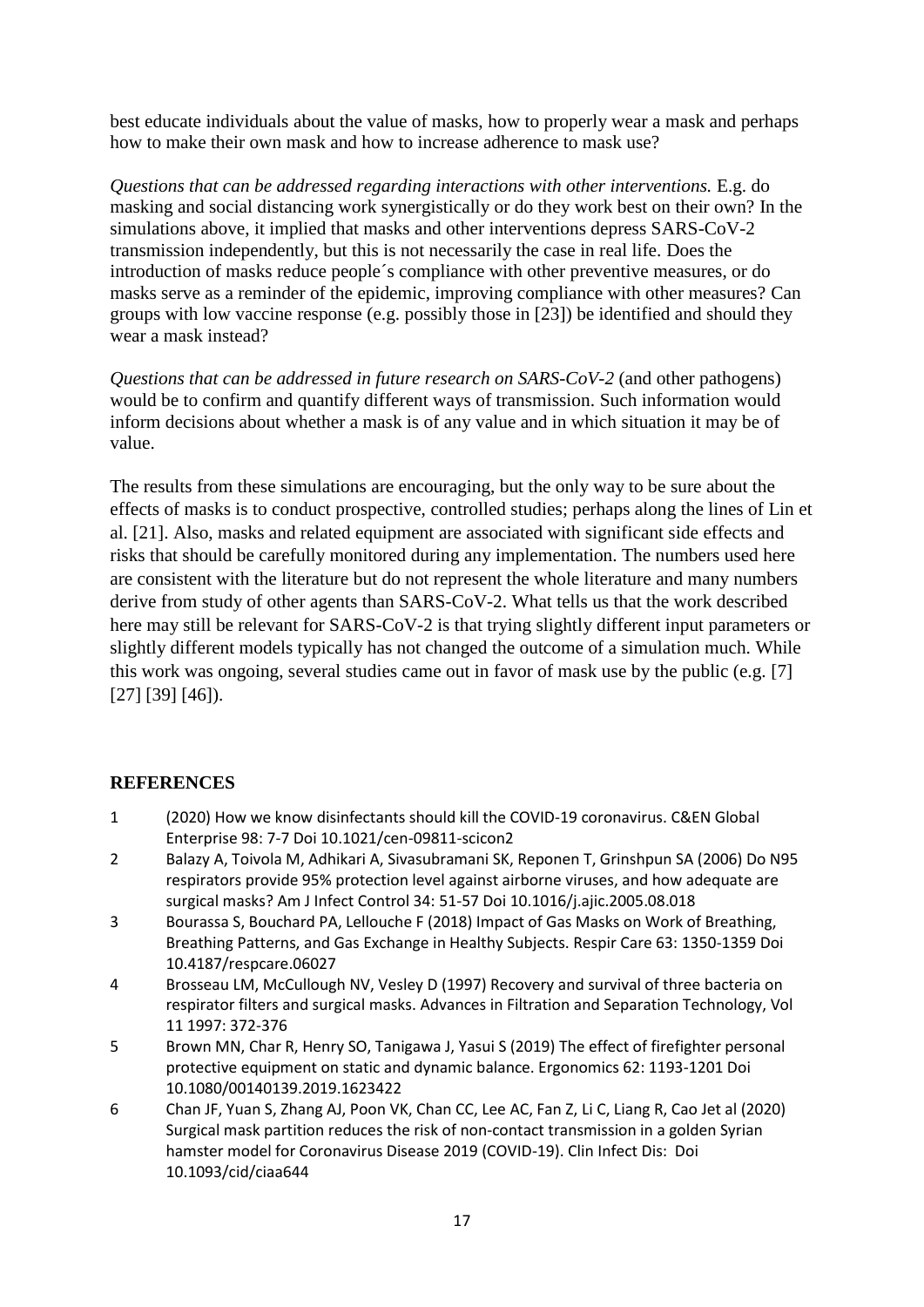- 7 Clase CM, Fu EL, Joseph M, Beale RCL, Dolovich MB, Jardine M, Mann JFE, Pecoits-Filho R, Winkelmayer WC, Carrero JJ (2020) Cloth Masks May Prevent Transmission of COVID-19: An Evidence-Based, Risk-Based Approach. Ann Intern Med: Doi 10.7326/m20-2567
- 8 Control CfD [https://www.cdc.gov/niosh/npptl/topics/respirators/disp\\_part/n95list1.html](https://www.cdc.gov/niosh/npptl/topics/respirators/disp_part/n95list1.html)
- 9 Cowling BJ, Zhou Y, Ip DK, Leung GM, Aiello AE (2010) Face masks to prevent transmission of influenza virus: a systematic review. Epidemiol Infect 138: 449-456 Doi 10.1017/s0950268809991658
- 10 Delamater PL, Street EJ, Leslie TF, Yang YT, Jacobsen KH (2019) Complexity of the Basic Reproduction Number (R(0)). Emerg Infect Dis 25: 1-4 Doi 10.3201/eid2501.171901
- 11 Eninger RM, Honda T, Adhikari A, Heinonen-Tanski H, Reponen T, Grinshpun SA (2008) Filter performance of n99 and n95 facepiece respirators against viruses and ultrafine particles. Ann Occup Hyg 52: 385-396 Doi 10.1093/annhyg/men019
- 12 Field MH, Rashbrook JP, Rodrigues JN (2020) Hydrocolloid dressing strip over bridge of nose to relieve pain and pressure from Filtered Face Piece (FFP) masks during the coronavirus (COVID-19) pandemic. Ann R Coll Surg Engl 102: 394-396 Doi 10.1308/rcsann.2020.0095
- 13 Garcia LP (2020) Use of facemasks to limit COVID-19 transmission. Epidemiol Serv Saude 29: e2020023 Doi 10.5123/s1679-49742020000200021
- 14 Gefen A, Ousey K (2020) Update to device-related pressure ulcers: SECURE prevention. COVID-19, face masks and skin damage. J Wound Care 29: 245-259 Doi 10.12968/jowc.2020.29.5.245
- 15 H D (2020) Can a face mask protect me from coronavirus? Covid-19 myths busted [https://www.theguardian.com/world/2020/apr/11/can-a-face-mask-protect-me-from](https://www.theguardian.com/world/2020/apr/11/can-a-face-mask-protect-me-from-coronavirus-covid-19-myths-busted#maincontent)[coronavirus-covid-19-myths-busted#maincontent.](https://www.theguardian.com/world/2020/apr/11/can-a-face-mask-protect-me-from-coronavirus-covid-19-myths-busted#maincontent) Accessed June 8 2020
- 16 Health NIfOSa.
- 17 Health NIfOSa (2018) Section 1: NIOSH-Approved Respirators.
- 18 Hui DS, Chow BK, Chu L, Ng SS, Lee N, Gin T, Chan MT (2012) Exhaled air dispersion during coughing with and without wearing a surgical or N95 mask. PLoS One 7: e50845 Doi 10.1371/journal.pone.0050845
- 19 Jordan R (2020) Stanford-developed interactive model explores how different interventions affect COVID-19's spread [http://news.stanford.edu/press-releases/2020/03/30/modelling](http://news.stanford.edu/press-releases/2020/03/30/modelling-socialstancings-impact)[socialstancings-impact.](http://news.stanford.edu/press-releases/2020/03/30/modelling-socialstancings-impact) Accessed March 30, 2020
- 20 Ju HJ, Lee JH, Kim GM, Park CJ, Bae JM (2018) Contact vitiligo induced by rubber ear loops from a disposable sanitary mask. Eur J Dermatol 28: 690-691 Doi 10.1684/ejd.2018.3350
- 21 Lin A, Ercumen A, Benjamin-Chung J, Arnold BF, Das S, Haque R, Ashraf S, Parvez SM, Unicomb L, Rahman Met al (2018) Effects of Water, Sanitation, Handwashing, and Nutritional Interventions on Child Enteric Protozoan Infections in Rural Bangladesh: A Cluster-Randomized Controlled Trial. Clinical Infectious Diseases 67: 1515-1522 Doi 10.1093/cid/ciy320 %J Clinical Infectious Diseases
- 22 Liu Y, Gayle AA, Wilder-Smith A, Rocklöv J (2020) The reproductive number of COVID-19 is higher compared to SARS coronavirus. Journal of Travel Medicine 27: Doi 10.1093/jtm/taaa021
- 23 Lopez A, Mariette X, Bachelez H, Belot A, Bonnotte B, Hachulla E, Lahfa M, Lortholary O, Loulergue P, Paul Set al (2017) Vaccination recommendations for the adult immunosuppressed patient: A systematic review and comprehensive field synopsis. J Autoimmun 80: 10-27 Doi 10.1016/j.jaut.2017.03.011
- 24 Molnar FJ, Patel A, Marshall SC, Man-Son-Hing M, Wilson KG (2006) Clinical utility of officebased cognitive predictors of fitness to drive in persons with dementia: A systematic review. J Am Geriatr Soc 54: 1809-1824 Doi 10.1111/j.1532-5415.2006.00967.x
- 25 Morishima M, Kishida K (2018) Understanding attitudes toward hygiene mask use in Japanese daily life by using a repeated cross-sectional survey. Work 61: 303-311 Doi 10.3233/wor-182801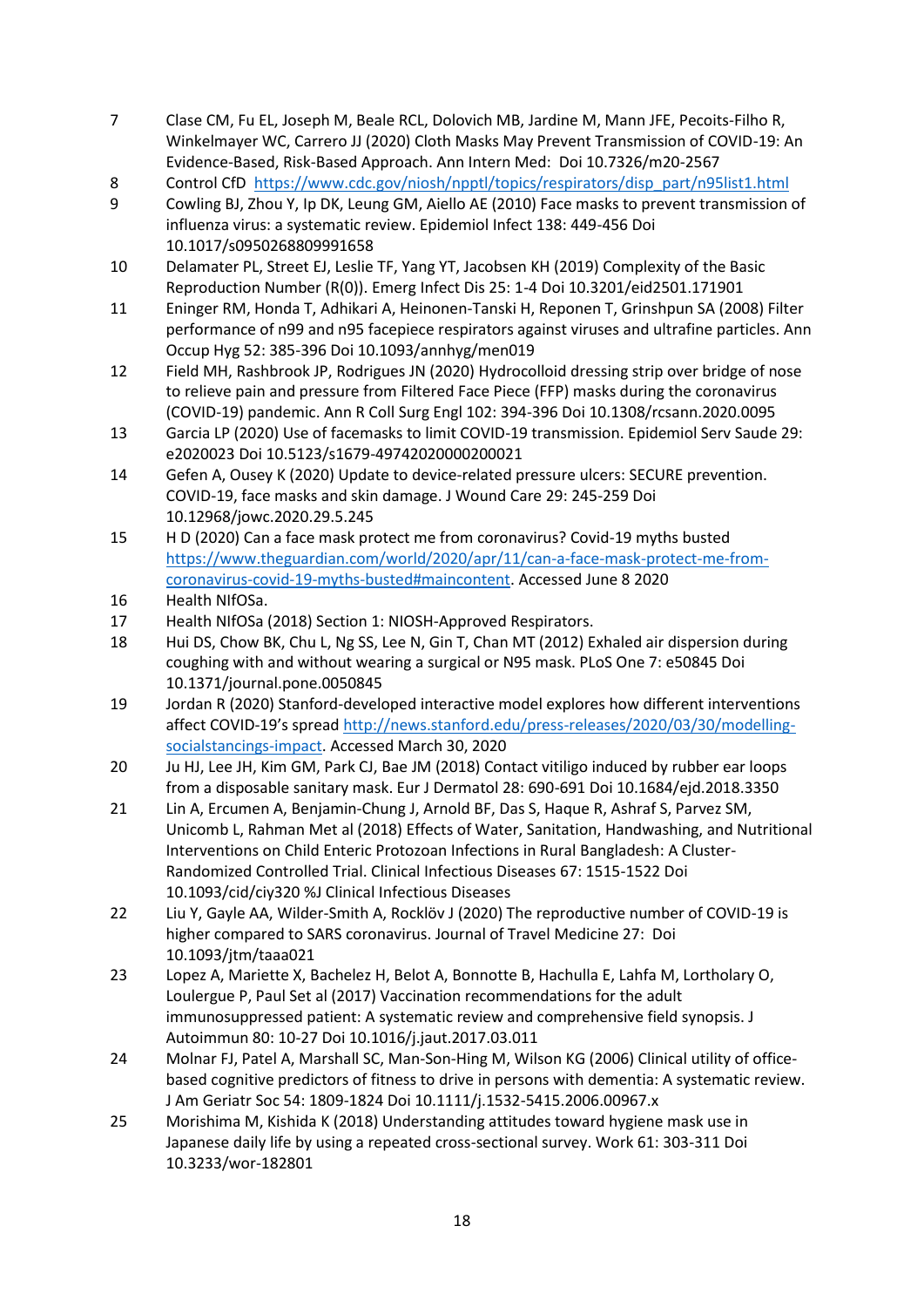- 26 Muellner U, Fournié G, Muellner P, Ahlstrom C, Pfeiffer DU (2018) epidemix—An interactive multi-model application for teaching and visualizing infectious disease transmission. Epidemics 23: 49-54 Doi<https://doi.org/10.1016/j.epidem.2017.12.003>
- 27 Ngonghala CN, Iboi E, Eikenberry S, Scotch M, MacIntyre CR, Bonds MH, Gumel AB (2020) Mathematical assessment of the impact of non-pharmaceutical interventions on curtailing the 2019 novel Coronavirus. Math Biosci: 108364 Doi 10.1016/j.mbs.2020.108364
- 28 Noll NB, Aksamentov I, Druelle V, Badenhorst A, Ronzani B, Jefferies G, Albert J, Neher R (2020) COVID-19 Scenarios: an interactive tool to explore the spread and associated morbidity and mortality of SARS-CoV-2. 2020.2005.2005.20091363 Doi 10.1101/2020.05.05.20091363 %J medRxiv
- 29 Offeddu V, Yung CF, Low MSF, Tam CC (2017) Effectiveness of Masks and Respirators Against Respiratory Infections in Healthcare Workers: A Systematic Review and Meta-Analysis. Clin Infect Dis 65: 1934-1942 Doi 10.1093/cid/cix681
- 30 Organization WH (2020).
- 31 Patel RB, Skaria SD, Mansour MM, Smaldone GC (2016) Respiratory source control using a surgical mask: An in vitro study. J Occup Environ Hyg 13: 569-576 Doi 10.1080/15459624.2015.1043050
- 32 Pei S, Kandula S, Shaman J (2020) Differential Effects of Intervention Timing on COVID-19 Spread in the United States. 2020.2005.2015.20103655 Doi 10.1101/2020.05.15.20103655 %J medRxiv
- 33 Rahman B, Sadraddin E, Porreca A (2020) The basic reproduction number of SARS-CoV-2 in Wuhan is about to die out, how about the rest of the World? Rev Med Virol: e2111 Doi 10.1002/rmv.2111
- 34 Rengasamy S, Eimer B, Shaffer RE (2010) Simple respiratory protection--evaluation of the filtration performance of cloth masks and common fabric materials against 20-1000 nm size particles. Ann Occup Hyg 54: 789-798 Doi 10.1093/annhyg/meq044
- 35 Robinson M, Stilianakis NI, Drossinos Y (2012) Spatial dynamics of airborne infectious diseases. J Theor Biol 297: 116-126 Doi 10.1016/j.jtbi.2011.12.015
- 36 Seale H, Dwyer DE, Cowling BJ, Wang Q, Yang P, Macintyre CR (2009) A review of medical masks and respirators for use during an influenza pandemic. Influenza Other Respir Viruses 3: 205-206 Doi 10.1111/j.1750-2659.2009.00101.x
- 37 Tellier R, Li Y, Cowling BJ, Tang JW (2019) Recognition of aerosol transmission of infectious agents: a commentary. BMC Infect Dis 19: 101 Doi 10.1186/s12879-019-3707-y
- 38 Tracht SM, Del Valle SY, Hyman JM (2010) Mathematical modeling of the effectiveness of facemasks in reducing the spread of novel influenza A (H1N1). PLoS One 5: e9018 Doi 10.1371/journal.pone.0009018
- 39 Walcott DA (2020) What is the evidence on wearing masks to stop COVID-19? :
- 40 van Doremalen N, Bushmaker T, Morris DH, Holbrook MG, Gamble A, Williamson BN, Tamin A, Harcourt JL, Thornburg NJ, Gerber SIet al (2020) Aerosol and Surface Stability of SARS-CoV-2 as Compared with SARS-CoV-1. N Engl J Med 382: 1564-1567 Doi 10.1056/NEJMc2004973
- 41 Watanabe T, Bartrand TA, Weir MH, Omura T, Haas CN (2010) Development of a doseresponse model for SARS coronavirus. Risk Anal 30: 1129-1138 Doi 10.1111/j.1539- 6924.2010.01427.x
- 42 Wikipedia (2020) Respirator assigned protection factors. Wikipedia:
- 43 Wiwanitkit V (2006) N-95 face mask for prevention of bird flu virus: an appraisal of nanostructure and implication for infectious control. Lung 184: 373-374 Doi 10.1007/s00408- 006-0021-4
- 44 Volz E, Meyers LA (2009) Epidemic thresholds in dynamic contact networks. J R Soc Interface 6: 233-241 Doi 10.1098/rsif.2008.0218
- 45 Yezli S, Otter JA (2011) Minimum Infective Dose of the Major Human Respiratory and Enteric Viruses Transmitted Through Food and the Environment. Food and Environmental Virology 3: 1-30 Doi 10.1007/s12560-011-9056-7